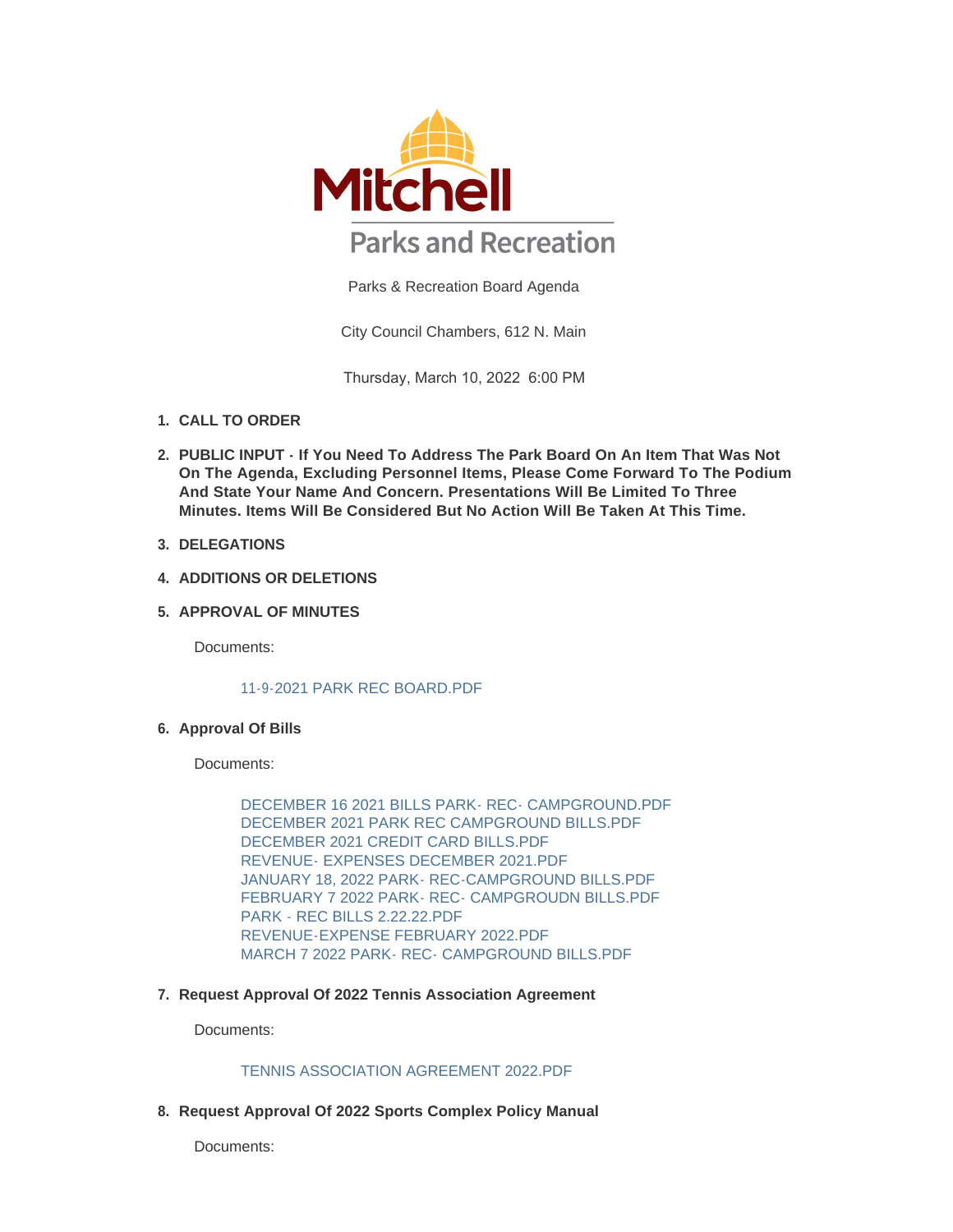#### [2022 SPORTS COMPLEX POLICY MANUAL.PDF](https://www.cityofmitchell.org/AgendaCenter/ViewFile/Item/13304?fileID=18695)

**Request Approval Of 2022 Softball Association Agreement 9.**

Documents:

## [SOFTBALL AGREEMENT 2022.PDF](https://www.cityofmitchell.org/AgendaCenter/ViewFile/Item/13314?fileID=18705)

**Request Approval Of 2022 Mitchell Baseball Association Agreement 10.**

Documents:

[MBA AGREEMENT 2022.PDF](https://www.cityofmitchell.org/AgendaCenter/ViewFile/Item/13308?fileID=18699)

**Request Approval Of 2022 Co-Ed Softball Agreement 11.**

Documents:

[CO-ED SOFTBALL AGREEMENT 2022.PDF](https://www.cityofmitchell.org/AgendaCenter/ViewFile/Item/13302?fileID=18693)

**Request Approval Of 2022 Travel Team Agreement 12.**

Documents:

#### [TRAVEL TEAM AGREEMENT 2022.PDF](https://www.cityofmitchell.org/AgendaCenter/ViewFile/Item/13313?fileID=18704)

**Request Approval Of 2022 Mitchell Soccer Agreement 13.**

Documents:

[MITCHELL SOCCER AGREEMENT 2022.PDF](https://www.cityofmitchell.org/AgendaCenter/ViewFile/Item/13307?fileID=18698)

**Request Approval Of 2022 Concession Stand Lease Hockey Agreement 14.**

Documents:

# [CONCESSION STAND LEASE HOCKEY 2022.PDF](https://www.cityofmitchell.org/AgendaCenter/ViewFile/Item/13311?fileID=18702)

**Request Approval Of 2022 Concession Stand Lease Agreement 15.**

Documents:

# [CONCESSION STAND LEASE 2022.PDF](https://www.cityofmitchell.org/AgendaCenter/ViewFile/Item/13312?fileID=18703)

**Request Approval Of 2022 Concession Stand Lease Stadium Agreement 16.**

Documents:

[CONCESSION STAND LEASE STADIUM 2022.PDF](https://www.cityofmitchell.org/AgendaCenter/ViewFile/Item/13310?fileID=18701)

**Request Approval Of 2022 Dakota Football Agreement 17.**

Documents:

[DAKOTA FOOTBALL AGREEMENT 2022.PDF](https://www.cityofmitchell.org/AgendaCenter/ViewFile/Item/13309?fileID=18700)